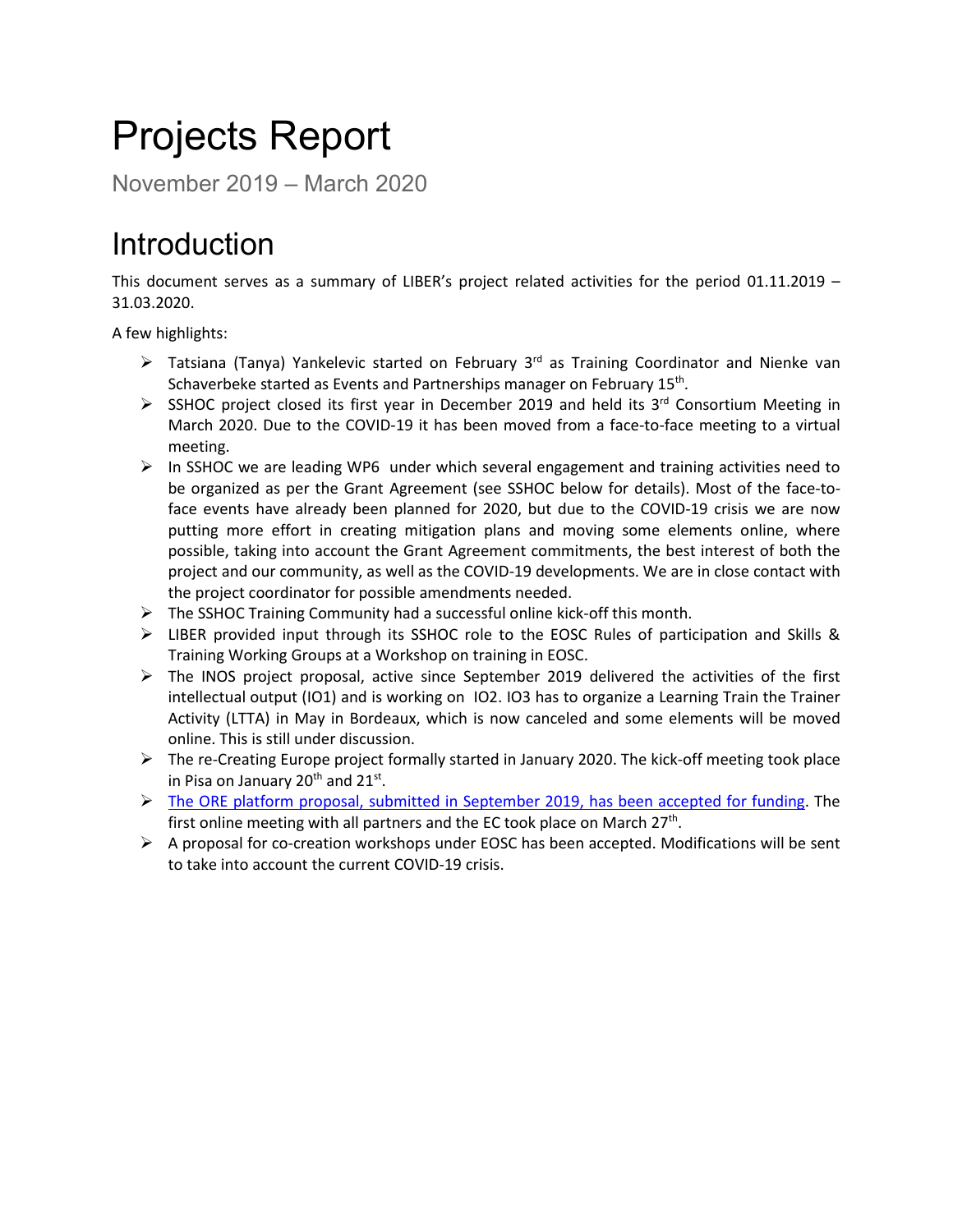### Summary of current projects resources

| Project      | <b>Resources</b>                                                                     | Online presence             |
|--------------|--------------------------------------------------------------------------------------|-----------------------------|
| <b>SSHOC</b> | WP2 Communication, Dissemination, and Impact:                                        | https://sshopencloud.eu/;   |
|              | SSHOC Overall communication and outreach plan                                        | https://twitter.com/SSHOpen |
|              | WP3 Lifting Technologies and Services into the SSH                                   | Cloud;                      |
|              | Cloud:                                                                               | https://www.linkedin.com/co |
|              | D3.1 Report on SSHOC (meta)data interoperability                                     | mpany/sshoc/;               |
|              | problems.;                                                                           | https://www.youtube.com/ch  |
|              | D3.2 Inventory of SSH citation practices, and choice                                 | annel/UCw-                  |
|              | for SSHOC citation formats and implementation                                        | mY8v84yeHW2z4KG3ZLtA        |
|              | planning                                                                             |                             |
|              | WP4 Innovations in Data production:                                                  |                             |
|              | D4.1 A sample management system for cross-                                           |                             |
|              | national web survey                                                                  |                             |
|              | SSHOC D4.12 Guidelines for the integration of Audio                                  |                             |
|              | Capture data in Survey Interviews                                                    |                             |
|              | D4.14 Policy API Tool                                                                |                             |
|              | D4.16 Specification of the new features of the Aïoli                                 |                             |
|              | platform                                                                             |                             |
|              | WP6 Fostering Communities, Empowering Users, &                                       |                             |
|              | <b>Building Expertise:</b>                                                           |                             |
|              | Community engagement strategy;                                                       |                             |
|              | <b>Building expertise strategy;</b>                                                  |                             |
|              | <b>Inventory of existing learning materials</b><br>WP7 Creating the SSH Marketplace: |                             |
|              | <b>System specification SSH Open Marketplace</b>                                     |                             |
|              | WP8: Governance/Sustainability/Quality Assurance:                                    |                             |
|              | D8.2 Certification plan for SSHOC repositories                                       |                             |
|              | WP9 Data Communities:                                                                |                             |
|              | D9.1 Challenges that user communities face when                                      |                             |
|              | attempting to contribute to SSHOC                                                    |                             |
|              |                                                                                      |                             |
|              | D9.6 Demarcation Report of Electoral Studies User                                    |                             |
|              | Community                                                                            |                             |
|              |                                                                                      |                             |
|              | <b>Training</b><br>network<br>and<br>events:                                         |                             |
|              | https://www.sshopencloud.eu/training                                                 |                             |
|              |                                                                                      |                             |
|              | Relevant events: https://sshopencloud.eu/events                                      |                             |
|              | Subscribe to newsletter:                                                             |                             |
|              | https://www.sshopencloud.eu/user/register                                            |                             |
|              |                                                                                      |                             |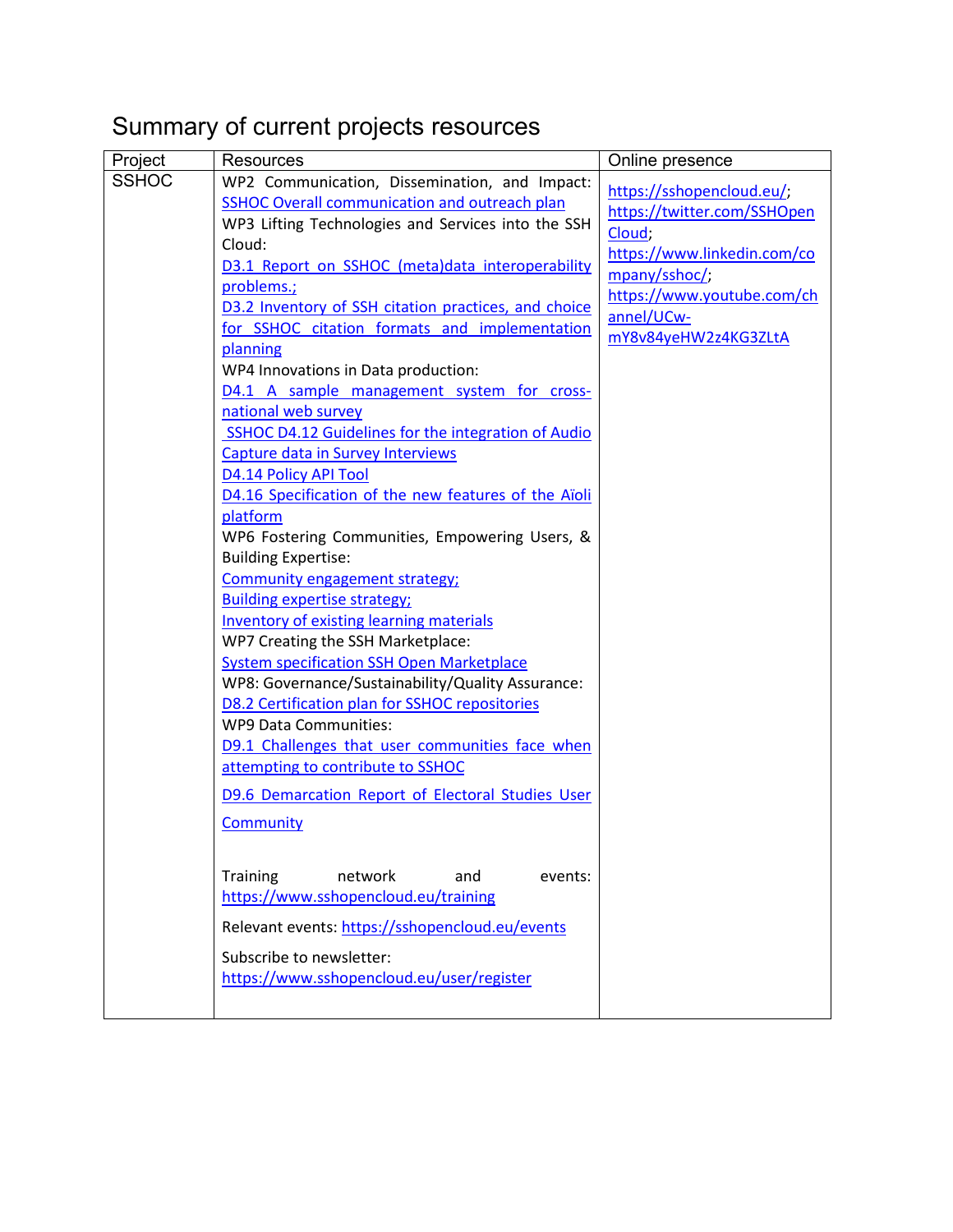| <b>INOS</b>          | https://inos-project.eu/wp-<br><b>INOS</b><br>Broschure:<br>content/uploads/2019/12/INOS-Flyer-Interactive.pdf                                                                                                                                       | https://inos-project.eu/;<br>https://twitter.com/INOSproje |
|----------------------|------------------------------------------------------------------------------------------------------------------------------------------------------------------------------------------------------------------------------------------------------|------------------------------------------------------------|
|                      | of results: https://inos-project.eu/project-<br>List<br>activities/                                                                                                                                                                                  | ct;<br>https://www.facebook.com/I<br>NOSproject/           |
|                      | Academia permeating society through Citizen<br>Science: Use cases of engagement in Higher<br><b>Education</b>                                                                                                                                        |                                                            |
|                      | <b>Typology matrix</b>                                                                                                                                                                                                                               |                                                            |
|                      | Academia permeating society through Citizen<br>Science: Recommendations for Higher Education<br><b>Institutions</b>                                                                                                                                  |                                                            |
|                      | (full version); Subset Adjust (online<br>Infographics<br>version); Subset Adjust (print version); Subset Open<br>Up (online version); Subset Open Up (print version);<br>Subset Co-create (online version);<br>Subset Co-<br>create (print version). |                                                            |
|                      | State-of-the-art analysis of the pedagogical<br>underpinnings of open science, citizen science and<br>open innovation activities                                                                                                                     |                                                            |
|                      | A roadmap on consolidating the knowledge base on<br>learning in OS                                                                                                                                                                                   |                                                            |
| reCreating<br>Europe |                                                                                                                                                                                                                                                      | https://twitter.com/reCreatin<br>gEU                       |
|                      |                                                                                                                                                                                                                                                      |                                                            |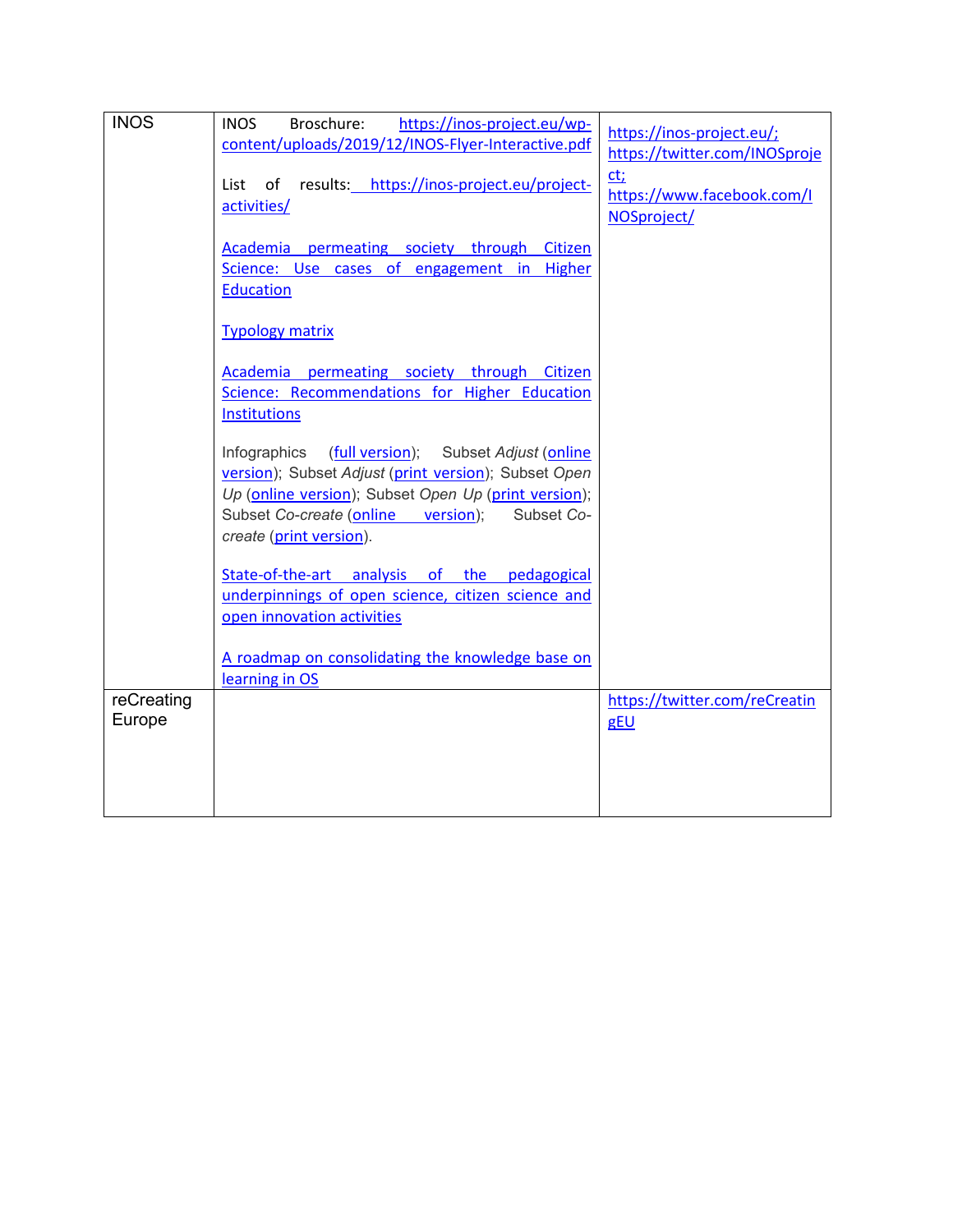### **SSHOC**

The project builds and enhances a coordinated cluster of the Social Science and Humanities European Research Infrastructure Consortia (ERICs) in the context of EOSC. LIBER is leading the WP on *Fostering Communities, Empowering Users, & Building Expertise*.

LIBER is participating in the following work packages: WP1 Management, WP2 Communication, Dissemination and Impact, WP3 Lifting Technologies and Services into the SSH Cloud, WP8 Governance/ Sustainability/ Quality Assurance.

WP1: LIBER participates in the project coordination calls every other week, also contributing to important strategic decisions of the project. In the requested period LIBER contributed to **D1.3 First Annual Progress & Activity Report**, submitted in January 2020. LIBER also participated in the two-day 3<sup>rd</sup> SSHOC Consortium Meeting that was held online (initially planned as a face-to-face meeting), where it held mentimeter sessions across all WP meetings on engagement and training needs, taking into account the current situation. We organised a shared WP2-WP6 session open and provided input in the General Assembly and Project Management Board meetings.

WP2: We collaborate on a regular basis by participating in the WP, but also on a higher level between WP2 and WP6. See the first WP2 deliverable: ["SSHOC overall communication and outreach plan"](https://sshopencloud.eu/d21-sshoc-overall-communication-and-outreach-plan), which LIBER reviewed. Further collaboration takes place, as the organisation of the SSHOC Stakeholder Forum is a shared task between WP2 and WP6.

WP3: In the requested period we contributed to the WP3 deliverable "Inventory of SSH citation practices". For published work of WP3, please see [D3.1 Report on SSHOC \(meta\)data interoperability](https://sshopencloud.eu/d31-sshoc-report-sshoc-data-interoperability-problems)  [problems.](https://sshopencloud.eu/d31-sshoc-report-sshoc-data-interoperability-problems) LIBER was kindly represented by Birgit Schmidt, Executive Board member and Steering Committee chair, in a by-invitation-only SSHOC WP3 - CLARIAH DE workshop on "Linking services and data the easy way". Further planning is currently taking place to establish regular interaction between libraries and the SSHOC services, especially the Switchboard.

WP6: Activities of the previous period include:

- A poster presentation at the LIBER conference, as well as a shared pre-conference workshop with the LIBER Working Groups on Digital Skills and Digital Humanities & Digital Cultural Heritage: ["Social Sciences & Humanities Open Cloud: What's in it for research libraries?,](https://liberconference.eu/programme/workshops/social-sciences-humanities-open-cloud/) through which LIBER aimed to foster further collaboration with DANS, DARIAH and CLARIN; This has indeed been taken to the next level, with DANS and CLARIN visiting the LIBER offices for meetings on further collaboration.
- The SSHOC project and training was presented at the OSFAIR2019 with a [poster](https://www.opensciencefair.eu/posters-2019/social-sciences-and-humanities-community-building-on-training) and through LIBER's presentation at the workshop ["Making EOSC training more FAIR"](https://www.opensciencefair.eu/workshops-2019/making-eosc-training-more-fair).
- LIBER co-organised a pre-Conference [workshop](https://www.sshopencloud.eu/eosc-services-collaborations-and-rda) on EOSC, collaboration and RDA in Helsinki on October 21<sup>st</sup> right before the 14<sup>th</sup> RDA plenary.
- The ["Community engagement strategy"](https://www.sshopencloud.eu/sites/default/files/D6.1_SSHOC_Community%20Engagement%20Strategy.pdf) has been submitted
- A targeted training [workshop](https://www.eventbrite.co.uk/e/dh2019-workshop-the-case-of-interview-data-tickets-59161515686) at the Digital Humanities 2019 conference took place in Utrecht, Netherlands on 9 July 2019 and focussed on how to use automatic speech recognition tools to convert recorded interviews and perform interview analysis using text analysis tools.
- A taretted training workshop took place during the CLARIN Conference in Leipzig on September 30<sup>th</sup>. This workshop was on "Using Corpora for implementing validation. Workflows that [combine quantity and quality"](https://sshopencloud.eu/sshoc-workshop-using-corpora-implementing-validation-workflows-combine-quantity-and-quality).

During the period November 2019- March 2020: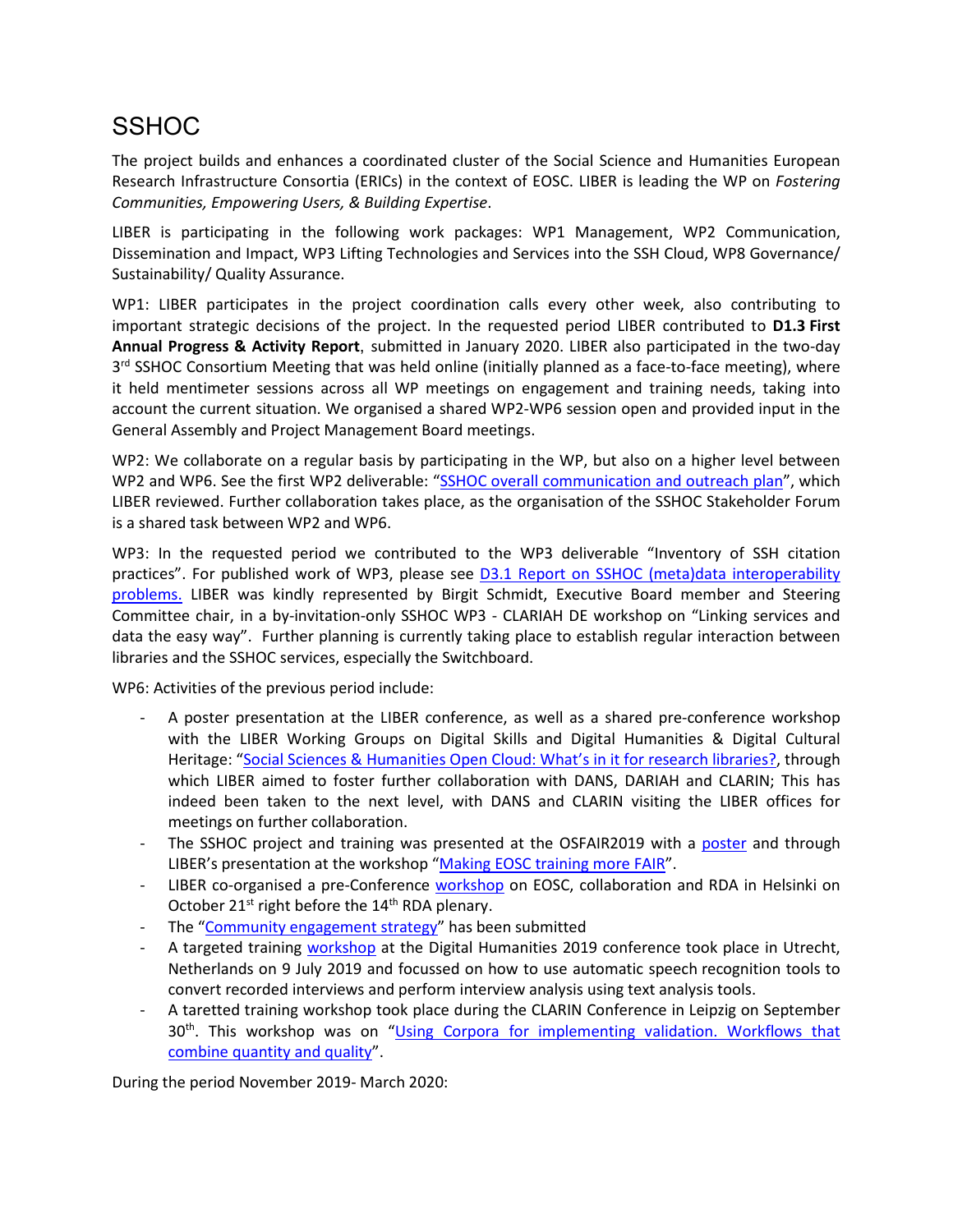- Two presentations and a mentimeter session concerning SSHOC training and linking with LIBER activities took place at the [EOSC Symposium](https://www.eoscsecretariat.eu/eosc-symposium-programme) in November 2019 in Budapest.
- Two deliverables have been submitted: ["Building expertise strategy"](https://zenodo.org/record/3595996#.XjfvgvlKipo) and "Inventory of existing [learning materials"](https://zenodo.org/record/3596003#.XjfvovlKipo)
- LIBER was invited and represented SSHOC at a [workshop on Training in](https://dans.knaw.nl/en/current/workshop-on-training-in-eosc) EOSC at DANS, where input has been provided to the EOSC Rules of participation and Skills & Training Working Groups.
- LIBER acted as reviewer for th[e D9.6 Demarcation Report of Electoral Studies User Community](https://sshopencloud.eu/d96-demarcation-report-electoral-studies-user-community)
- The SSHOC Training Community had a successful online kick-off this month.
- In the framework of SSHOC we are constantly seeking collaboration with all EOSC cluster projects, relevant projects (e.g. FAIRsFAIR) and initiatives.

WP6 is responsible for delivering a wide range of activities in the duration of the project, namely: 6 raisining awareness workshops, 6 awareness raising webinars, 6 targeted training workshops, 6 targeted training webinars, 3 Training Bootcamps, 1 Stakeholder Forum and 1 Final Conference. Most of the activities that would happen in 2020 have already been scheduled, but greatly affected by the COVID-19 crisis. Effort is currently being spent in mitigation plans and exploring options for virtual platforms, tools and formats to accommodate parts of the activities, in order to still foster, empower and inspire our community.

Mentimeter sessions took place during all WP session at the 3<sup>rd</sup> Consortium meeting, to get an update of engagement and training needs across the project. The results have been discussed during a shared WP2-WP6 meeting and action points have been decided.

Two proposals for SSHOC Training Bootcamps have been accepted (IASSIST 2020 Conference and LIBER2020 Conference). Due to COVID-19 and consequent cancellation of events, we are working on a mitigation plan that will include taking some elements online and rescheduling face-to-face activities, taking into account GA commitments, project and community needs and COVID-19 developments.

Intense work takes place for the organization of the SSHOC Stakeholder Forum initially planned next to the ESOF2020 Conference in Trieste in July 2020. As the ESOF Conference has been postponed, we are working on a mitigation plan, as contractually the event needs to take place this year. An attempt to take parts of it online will take place.

Similar actions are in place for other planed awareness raising and targeted training activities.

Overall opportunities for further activities and mitigation plans are currently being explored and organised internally with WP6 being on the lead and closely collaborating with CESSDA, DARIAH, DANS and CLARIN.

#### INOS

This project is addressing Erasmus+ KA2 strategic partnerships and aiming to modernise Higher Education Institutions curricula and skills through civic engagement in open and citizen science. Two LIBER members are involved as members of the advisory board (Scientific Knowledge services and University Library of Southern Denmark). Tallinn University and Oulu University, whose libraries are LIBER members, are partners of the project. The project's kick-off meeting took place in September 2019. LIBER participates with activities targeting libraries and actively involving them in the discussion of curricula and skills modernization. We are leading dissemination activities, host a multiplier event, and lead an output on engaging, raising awareness and fostering policy change. Furthermore, we will organise 4 interactive workshops for library students, in order to co-create learning material that could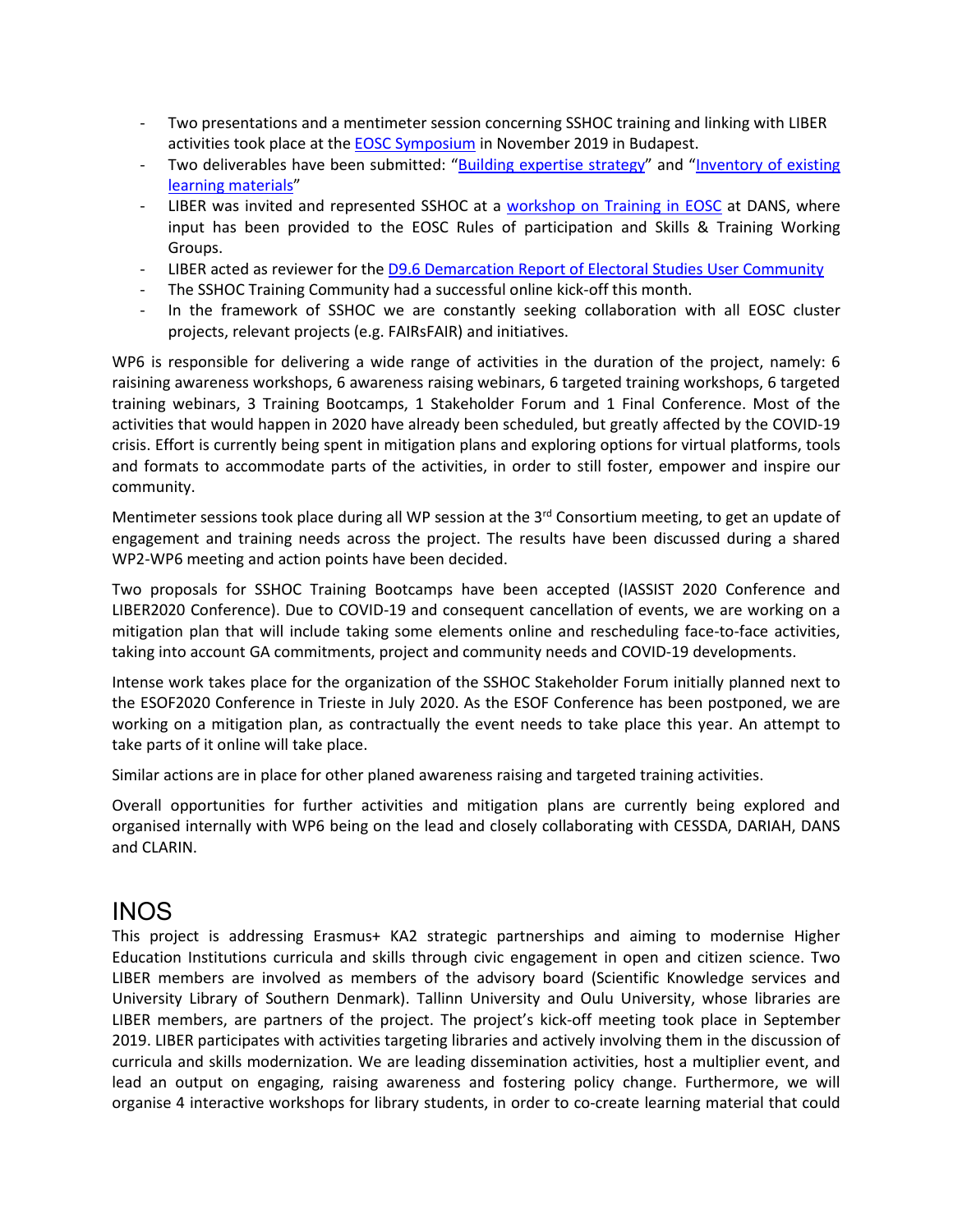potentially be included in their curricula. Through this project we will have the opportunity to collaborate with the LIBER Citizen Science Working Group.

In the requested period LIBER contributed in the following activities:

IO1: Field analysis: Positioning HEIs in open and citizen science for open knowledge and innovation which works towards generating an evidence-based overview of trends in OS (and CS) public activities and question the role that HEIs assume (or do not assume), as a means of better situating HEIs within the knowledge base of science with and for society. LIBER was also the reviewer for the IO1A3 Recommendations for HEIs on enhancing their social role with regards to OS that are soon to be published.

IO2: Learning design framework for OS (and CS), working towards solidifying OS (and CS) practice through solid pedagogical grounding from well-tested active learning pedagogies.

IO3: Encouraging a collaborative effort between citizens together with HE staff and students: inviting citizens at partner HEIs to join CS projects in the form of Open Knowledge Activities (OKAs) in a collaborative effort together with HE staff and students. Best practice guidelines, a collection of use cases and a guide on how to run OKAs will be released for maximum impact at local, national and international level. 12 OKAs in 6 countries were scheduled to take place with around 420 participants Planned OKAs: Datathon, service jam, Dotmocracy workshop, Knowledge café, Sensor-based CS problem-solving, etc, as well as a Learning Train the Trainer Activity, initially planned in May in Bordeaux, but canceled due to COVID-19. At the moment discussions are taking place for a mitigation plan and possibly moving activities online.

LIBER set up a dissemination and engagement strategy and a monitoring system for the project's dissemination and engagement activities, while we created and published the first newsletter of the project.

INOS has been included in one of the presentations at the EOSC Symposium, re: upskilling and training for libraries. Together with a poster, it has been selected for a project presentation at the Open Science [Conference](https://www.open-science-conference.eu/programme/) in mid-March, kindly presented by Cecile Swiatek, co-chair of the LIBER Digital Skills WG. The presentation will be available soon.

LIBER contributed to all project deliverables listed in the table above and has been the formal reviewer of [Academia permeating society through Citizen Science: Recommendations for Higher Education](https://inos-project.eu/wp-content/uploads/2020/02/INOS_O1A3Recommendations_v1.pdf)  [Institutions](https://inos-project.eu/wp-content/uploads/2020/02/INOS_O1A3Recommendations_v1.pdf) and [A roadmap on consolidating the knowledge base on learning in OS.](https://inos-project.eu/wp-content/uploads/2020/03/INOS_O2A2_Roadmap_V1.pdf)

The first financial report has been submitted to the coordinator in the requested period.

#### reCreating Europe

This project proposal has been submitted on March 14th 2019, has been evaluated with a score of 13,5/15 and formally started in January 2020. The kick-off meeting took place in Pisa and the duration of the project will be 36months. The project addresses DT-GOVERNANCE-13-2019: "Digitisation, Digital Single Market and European culture: new challenges for creativity, intellectual property rights and copyright". The consortium brings together universities, IPR and cultural heritage/art/creative industry experts, researchers, lawyers and economists from around Europe, including Maynooth University Ireland, University of Glasgow, Amsterdam University, University of Tartu, Estonia, whose libraries are LIBER members.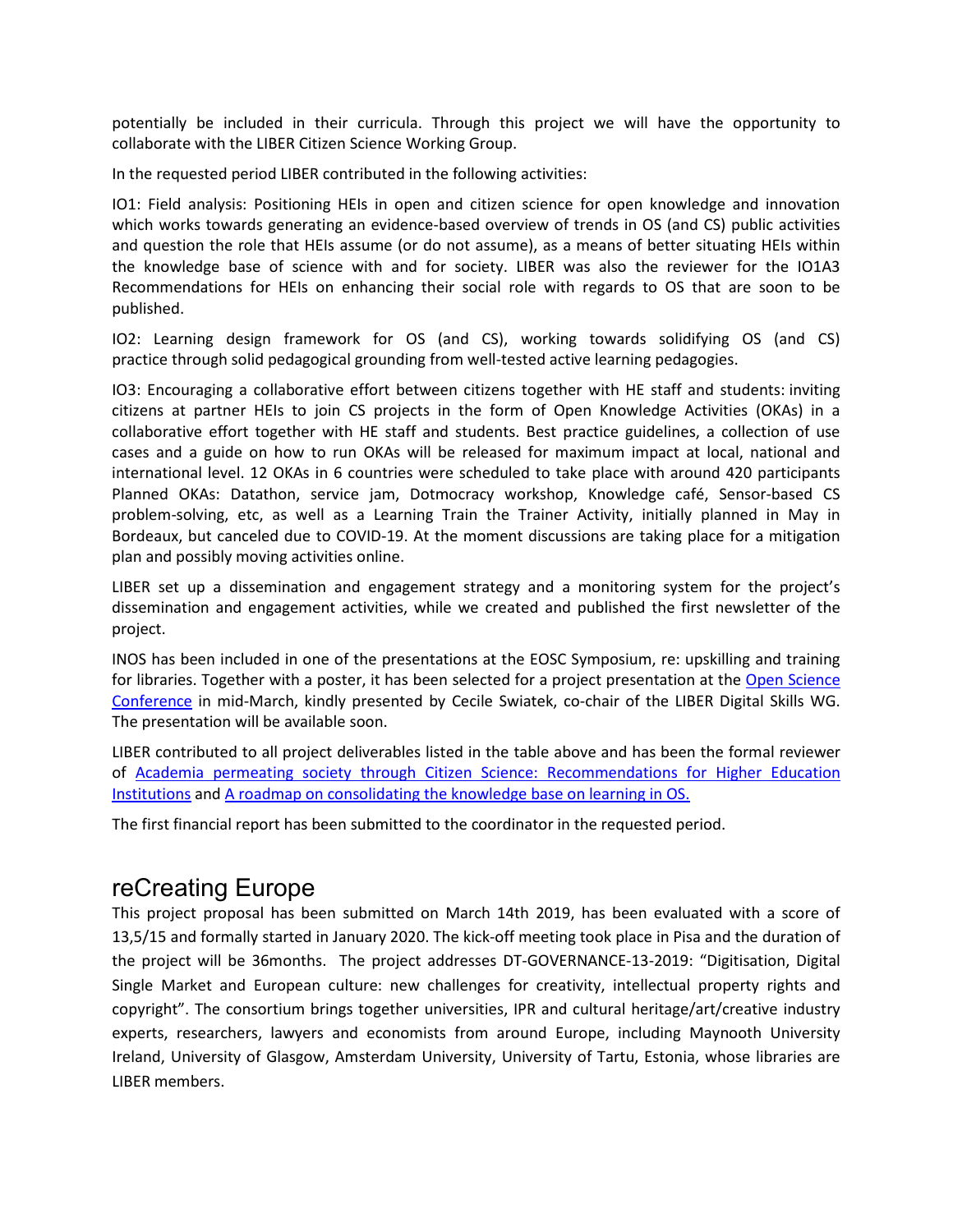LIBER participates in G.L.A.M. activities focusing on Libraries and Archives and analyzing conducts with regard to (i) legal compliance (eg. if they are aligned with legal restrictions on digitisation by seeking authorization from rights holders when such authorisation is required) and compliance with policies and standards for Openness; (ii) implementation of technological measures; (iii) adoption of social norms and common practises, particularly if in conflict with formal legal norms and more aligned to Open Knowledge principles; (iv) access to content by people with disabilities (also building on data collected by other WPs).

LIBER is leading the Work Package on Dissemination, Engagement & Outreach, including training activities. The WP will produce a sound KPI-driven "Engagement and Outreach Strategy" for the involvement of stakeholders that are relevant for the project, also beyond the key categories covered by the vertical WPs (End users, Creative industries, GLAM, Intermediaries), expanding the project's network, engaging in the discussion the highest amount of stakeholders, and following up on engagement activities. All activities will be measured against a set of KPIs and revisited half-way the project. It will disseminate the project's activities, training materials, guidelines/FAQ, best practices, policy recommendations, reports and other results to relevant stakeholders and the broader public, having as main entry point for interaction the project's website and stakeholders' platform, with the aim to ensure the broadest possible audience for the project's initiatives and increase their impact. It will aim to have the project's best practices, produced by the vertical WPs, adopted by the key target stakeholder groups. It will create targeted communications materials; run and support some of the project's events. It will develop the Training Toolkit as an element of the website and its stakeholders' platform, which will be initially populated with training material and learning materials created by vertical WPs, and then enriched with materials created and shared by stakeholders.

Linking to the LIBER, strategy, the library community will be targeted in the engagement activities and the validation process and aim to involve our members as much as possible in the activities of the project.

### PAST PROJECTS FOSTER Plus (01.05.2017 – 30.04.2019)

Although closed, the project kept being maintained by the partners in the past period (basic services are still being maintained) and connections with different actors are also maintained. In this sense, dissemination activities re: the project results took place on behalf of LIBER during the LIBER Annual Conference in Dublin and the OSFAIR2019 in Porto and the FOSTER+ resources are used and taken into account. For further resources, please refer to previous versions of this report.

#### *\*No other projects closed in the requested period. For other closed projects, please refer to previous versions of this report.*